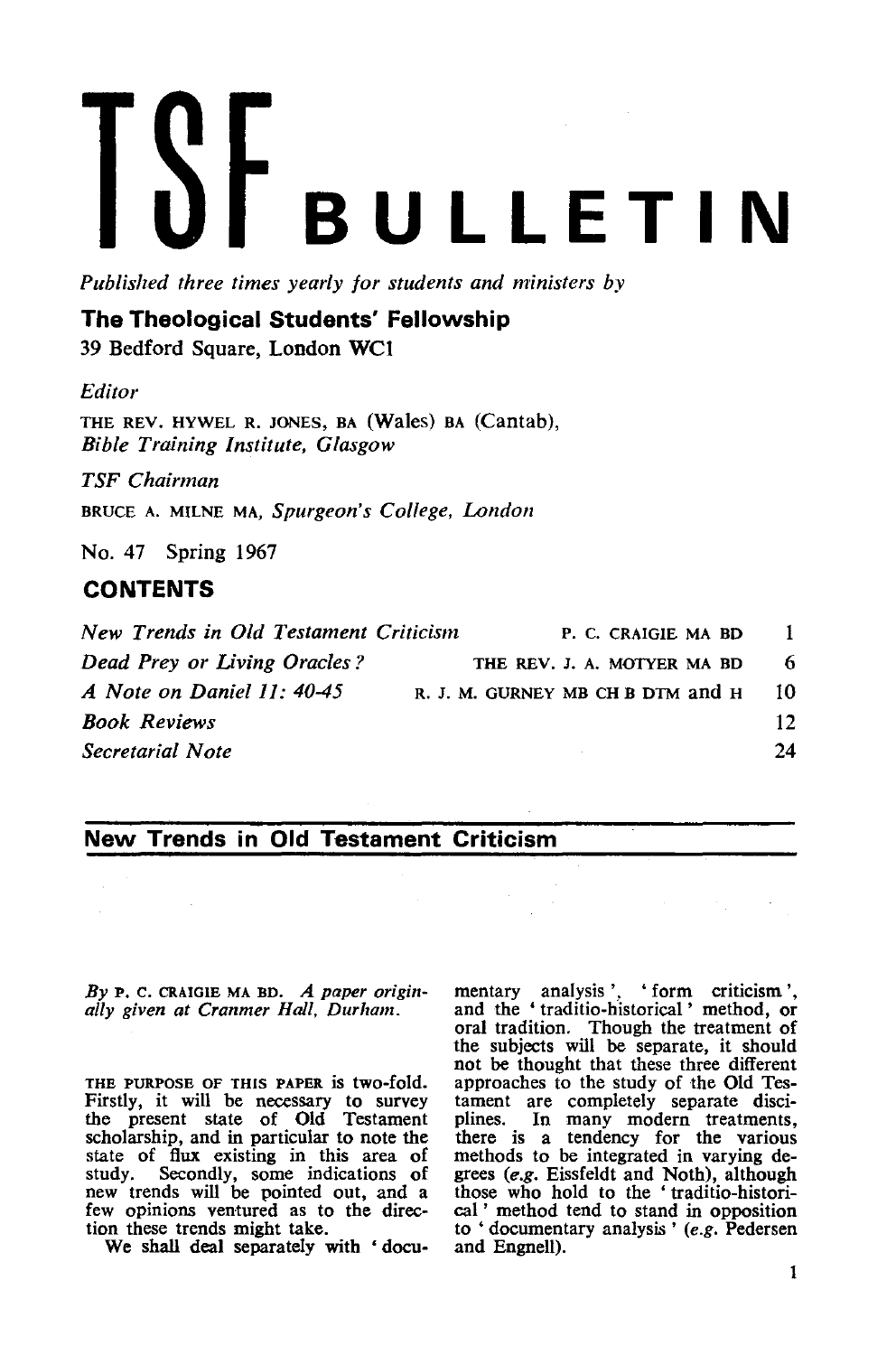### *DOCUMENTARY ANALYSIS*

Of the three areas to be considered, this will be dealt with in the briefest fashion This is because the subject has already been submitted to a thorough study by K. A. Kitchen in his lectures to the TSF annual conference, 1965 *(Penta-teuchal Criticism and Interpretation*  available in duplicated form from the TSF<sup>1</sup>). Here I will simply give a brief sketch of this approach to the study of the Old Testament, and follow it with<br>one observation.<br>Essentially, 'documentary analysis' is

an attempt to disentangle the sources which were used by the writers or compilers of the Old Testament. The method is perfectly valid, provided that its limitations are appreciated. For instance, tations are appreciated. the Chronicler plainly draws on material<br>from Samuel and Kings. And again from *Samuel* and *Kings*. the wnter of *Joshua* mentions one of his sources by name - *the Book of Jashar* (Joshua 10: 13). Documentary analysis, however, is developed further than this, as may be seen from a literary treatment of the Pentateuch. It is<br>generally held that four main sources went into the making of the Pentateuch (J, E, D and P); this is a position widely held by Old Testament scholars today.<br>Kitchen's lectures deal thoroughly

lectures deal thoroughly with the criteria by which these supposed sources are identified. The observation which I wish to add, is that whilst documentary analysis enjoys majority approval in this country, there is an important school of Old Testament<br>study — the so-called Uppsala School which is in basic disagreement with the tenets of the documentary hypothesis. I will briefly refer to two scholars of this school, for the sake of example.

Firstly, I would draw attention to the four volume work *Israel* (reprinted 1964) by J. Pedersen. His literary position comes out most clearly in the full notes appended to the text. We will look at Genesis 34 for an example of his position. At the time he wrote, it was almost unanimously held by critics using the documentary analysis method that the chapter was compiled from two irreconcilable sources; it was claimed that this was the only way by which to explain the large number of apparent

1 Since this article was written, the supply of these duplicated notes has<br>been exhausted. Many of the major Many of the major points, however, reappear in *Ancient Orient and Old Testament,* by K. A. Kitchen (fyndale Press 192pp., 18s. 6d.) published in December 1966.

contradictions in the chapter (this position was substantially held by Dillman, Wellhausen, Kuenen, Günkel, Driver, *etc.).* Pedersen, however, contrary to this strong body of opinion, declares this to be a false view based upon a false conception of the Old Israelitic relationship between the individual and the community *(op. cit.,* vol. 1-1I, p. 521f.). The significance of the point I wish to make is simply one of method. The criteria which gave rise to a documentary analysis of this particular passage could in fact be explained within the sociological background of the event described. Therefore the method is called into question.

Secondly, Engnell in his *Introduction (Gamla Testamentet,* 1945) indicates three points which, he holds, tell against documentary analysis: (i) Archaeological discovery and linguistic research have increased our respect for the reliability of the Old Testament tradition. (ii) Form criticism has shown that different liter-<br>ary forms can come from the same ary forms can come from the same<br>source, and that repetition with vari-<br>ations is part of the narrator's technique. (iii) Advances in the study of re-<br>ligion have shown that the Wellhausen  $-$  or documentary  $-$  theory is an artificial construction erected on the insecure foundation of the evolutionary hypothesis. (For details of the above points, see G. W. Anderson's article in *Harvard Theological Review* Oct., 1950, Vol. XLIII, from which the substance of this paragraph is taken.)

The point which I wish to make here is not primarily concerned with the validity of the judgment of Pedersen and Engnell. It is simply to point out that documentary analysis can by no means be said to have the validity and authority of being a scientific method It is essentially hypothetical, and has been very seriously attacked by scholars such as Engnell and Pedersen, not to mention others mentioned by Kitchen in<br>his lectures. Consequently 'Introduc-Consequently, 'Introductions, 'Theologies of the Old Testa-<br>ment, and 'Histories of Israel', in so far as they are dependent on this method, draw conclusions that are of necessity hypothetical. It is not the purpose of this paper to denounce the method completely, but simply to issue a warning about its hypothetical nature in view of the present position of Old Testament scholarship.

### *FORM CRITICISM*

Form criticism, as a literary discipline, did not originate in the area of Old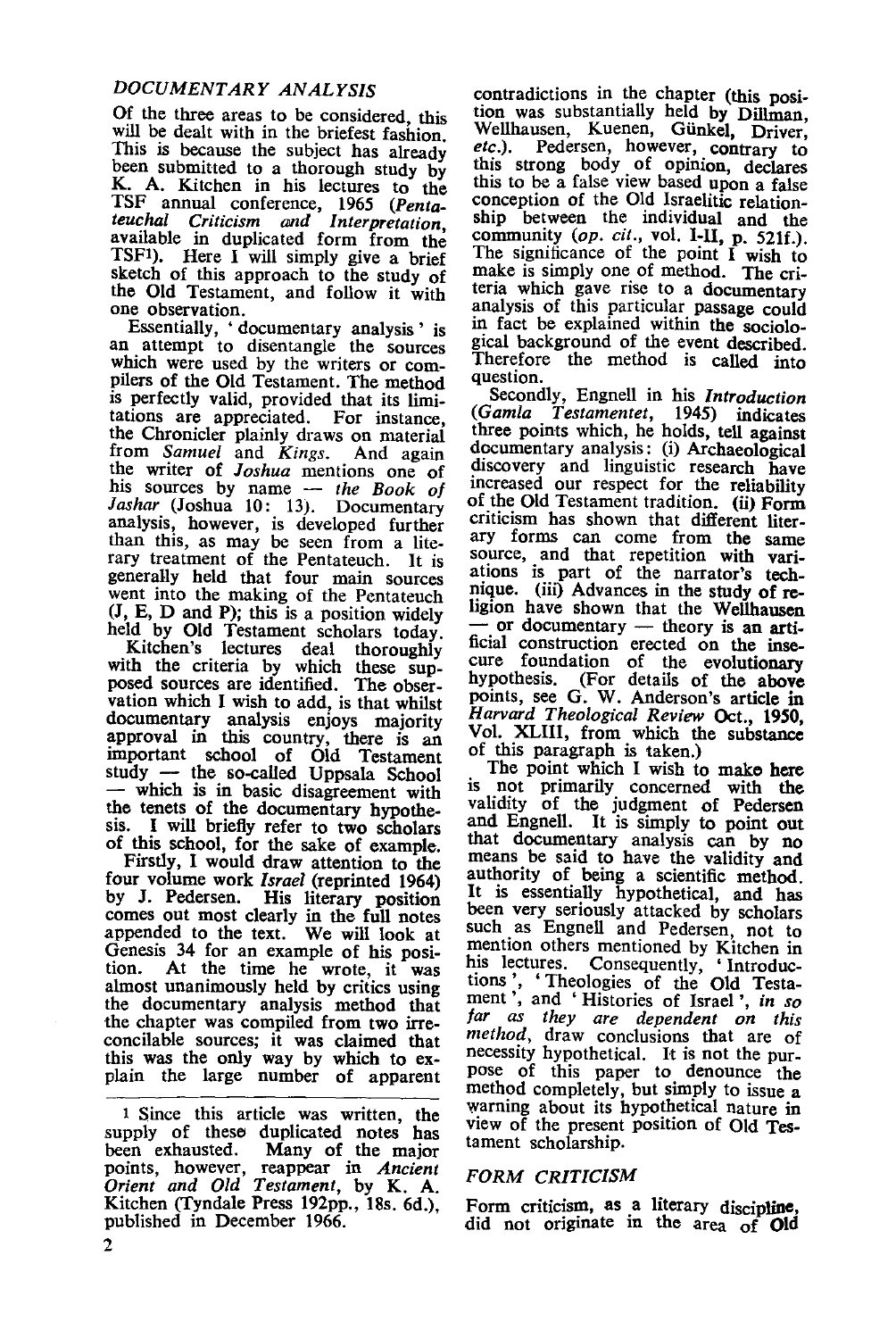Testament studies. it had been used for almost a century before its application to the Bible, particularly in the field of German folk-literature; its principal ex- ponent in this area being Grimm. This type of criticism works on the principle that 'folk: memory' operates in small units, often no longer than a couplet of poetry. These units were thought to grow out of a specific situation (Sitz im Leben) such as a funeral, wedding, or victory.

The method was first applied to the Old Testament by Giinkel in extensive studies of Genesis and the Psalms. In principle, the method had its values, but it was applied with such rigour by Giinkel that in many places he well-nigh re-wrote the Psalms to fit in with the method. Subsequent works were more balanced, however, and a useful classification of Psalms according to types was worked out (Royal Psalms, Individual Laments, *etc.).* The method has also been used outside the Psalms; for instance, G. von Rad has subjected Deuteronomy and the 'Holiness Code' (Lev. 17-27) to a thorough form critical study *(Studies in Deuteronomy, 1953).*  Likewise, his two volumes *Theology of the Old Testament* incorporate many of the results of form critical work. A work of a rather different nature, *Memory and Tradition in Israel* (1962), by Brevard Childs, also employs form critical analysis in its treatment of its theme. These are just a few examples of the many works dependent to some extent on the form critical method.

This paper is not concerned with a full explanation of the workings of form criticism. It is rather the validity of the method that is under consideration here. The point at issue is whether or not we must agree with W. F. Albright when he writes - 'The student of the Ancient Near East finds that the methods of Gunkel are not only applicable, but are the only ones that can be applied' *(From Stone Age to Christianity,* 2nd edition, 1957, p. 77).

A few questions need to be asked about such methods before they can be accepted so completely. First of all, on what grounds is the form critical method taken from the field of German folk: lore (and an Indo-European language)<br>and applied to Biblical material (and a Semitic language)? This is not to deny that the method may apply to both language groups, but simply a plea for a thorough authentification of its validity as a method within the area of Near Eastern Languages. Can form criticism be applied in as radical a way to the literature of a language contemporary with the Biblical language, and of<br>the same language group? The evithe same language group? dence is not yet forthcoming in any convincing manner.

Again, when the form critical units of study are little more than groups of a few words (as with Childs and von Rad, *op. cit.),* by what criteria can it be established that they are form critical units? The word group may be no more than idiom, but whereas idiom is simply a vehicle of meaning in a language, a form critical unit carries with it the overtones of having a 'sitz im<br>leben' which may be established by which may be established by careful study. There comes a point, also, when any author must use certain<br>word patterns in order to convey a specific meaning; whenever this meaning is to be conveyed, that particular word pattern must be employed. But it seems that these word patterns will be called form critical units within the study of a particular theme, and on this basis a 'sitz im leben' will be found for them. Thus Brevard Childs subjects the phrase 'God remembers ' to a form critical study *(op. cit.* p. 34). Even if it be granted that the method has a certain validity, it seems quite possible that the words could be used in a perfectly ordinary way without there being any kind of formalised overtones. On what grounds, then, can it be established that a phrase such as this is actually a form critical unit? Any such deduction less all the implications of the method have already been thoroughly established.

Before summarising this section on form criticism, a few warnings will be given from scholars who are cautious concerning the value of this method.

Firstly, in a very valuable article by D. N. Freedman *(Interpretation, 1963*  Vol. XVII p. 308f.) the following two caveats are given concerning form criti-cism : (i) The terminology of form criticism *(e.g., 'legend ', 'myth ')* implies more of a value judgment than a strict description; in other words, form critical classifications tend to be ' loaded' words. (ii) Form criticism is a circular method. The 'sitz im leben' is remethod. The 'sitz im leben' is reconstructed on the basis of the material, which is said to reflect a certain type of setting: then the reconstructed setting is used to interpret or re-interpret the<br>contents or related material. The contents or related material. method is both circular and subjective.

A second caution applies to the realm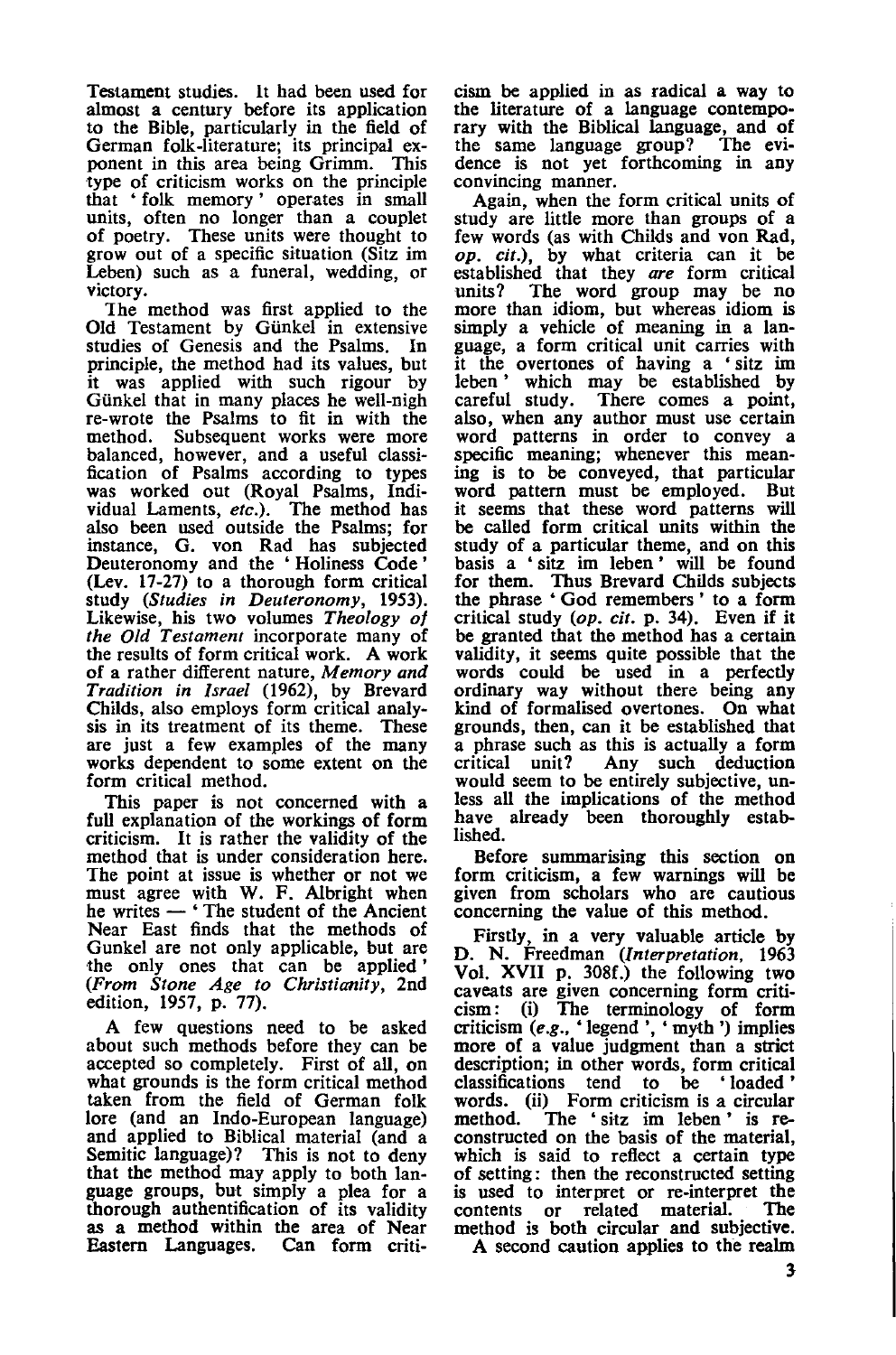of historical writing concerning Israel. It is made by John Bright in his book, *Early Israel in Recent History Writing,*  Early Island in Recent History Writing.<br>
(1956). He writes: • Form criticism ...<br>
can never of itself pass verdict on the historicity of tradition' (p. 123). The main reference is to Martin Noth's work which depends considerably on form

critical results.<br>There is a final warning which concerns von Rad's Theology of the Old Testa-<br>ment, another work which leans heavily on the form critical method. James Barr has a very acute review of this book in the *Expository Times,* Feb. 1962, and makes the following point: 'The next<br>important point about you Rad's important point about von Rad's<br>Theology is its close connection with a particular direction in critical study, namely that associated with that of Alt and Noth as well as the author himself. It is in fact one of the attractions of this book that its critical and theological mean difficulties also. How much of the theological presentation of this book will be acceptable to those like John Bright who have seen the critical and historical problems of the Hexateuch in a different light?'

To summarise this section on form criticism, the point of signficance again is that it cannot be said to command the authority of being scientific. It has its values, and particularly so in the study<br>of the Psalms, but its validity as a method to be applied to the whole Bible needs careful scrutiny.

### *THE TRADITIO-HISTO'RICAL METHOD AND ORAL TRADITION*

This relatively new method of study is contained for the most part in the works of the Scandinavian scholars of the • Uppsala School '. It is used mainly in the study of the prophets, although it has also been applied to other types of Old Testament literature. The contention is that the prophetic material underwent a considerable period of oral transmission before being reduced to written form. Thus Nyberg *(Studien zum Hoseabuche* 1935), one of the first scholars to call attention to this method. concludes that we can never be sure of getting back to the *ipsissima verba* of the prophets; we must content ourselves with the tradition about what they said. The method was given fuller treatment by the Norwegian scholar, H. Birkeland, who supported his general contentions by reference to the *Qu'ran* in Islam, which is known and quoted by heart.

Engnell widened the scope of the method to apply it to the whole field of Old Testament literature.

The weakness of this method is in its failure to establish (a) that oral tradition existed *alone* without a parallel written form from the earliest stage, and (b) that there is a good Near Eastern parallel in contemporary literature of the same language group. The parallels normally adduced are either not con- temporary *(i.e.,* Arabic literature, approximately 1,500 years later), or are of a different language group or culture (i.e. Nordic or Hellenistic).

Even if it be allowed that a parallel is admissible between the prophetic writings and the *Qu'ran,* the case cannot be said to be proved. For though there is no doubt that surahs of the *Qu'ran* were remembered from the time that Mohammed first spoke them, the spoke them, the majority of scholars are in agreement that they also had some kind of written form from at least within a year or two<br>of the prophet's death. (H. Gibb prophet's death, (H. Gibb *Mohammedanism,* 1949, p. 49; cf. R. Bell *The QU'Tan* 1937-39, and van der Ploeg in *Revue Biblique,* 1947, pp. 5-41).

This has been a very cursory and inadequate treatment of the method. The point to be established is, however, as before; namely that this method cannot be ranked as a fully scientific and authentic method of Old Testament study, because it is to a large extent

based upon false presuppositions.<br>We shall now try to reconstruct a framework in which the study of the Old Testament may be carried on. The scope will be rather limited; it is simply an attempt to define the controlling principles which must guide such study, and it will, we hope, indicate some of the new trends in Old Testament study and in the neighbouring disciplines.

### *LANGUAGE*

It is a lamentable fact that there is at the moment no full-scale modern treat-<br>ment of the Hebrew language. There ment of the Hebrew language. There are the traditional grammars, of course, which are good in their own way but have one severe limitation; namely, that they are an imposition of a classical (and therefore Indo-European) grammatical system upon a Semitic language. A simple example of this is their treatment of Hebrew verbs in terms of • perfect' and • imperfect'. These terms carry the implications of time and sequence as in a classical language, whereas the Hebrew verbal forms tend to be primarily con-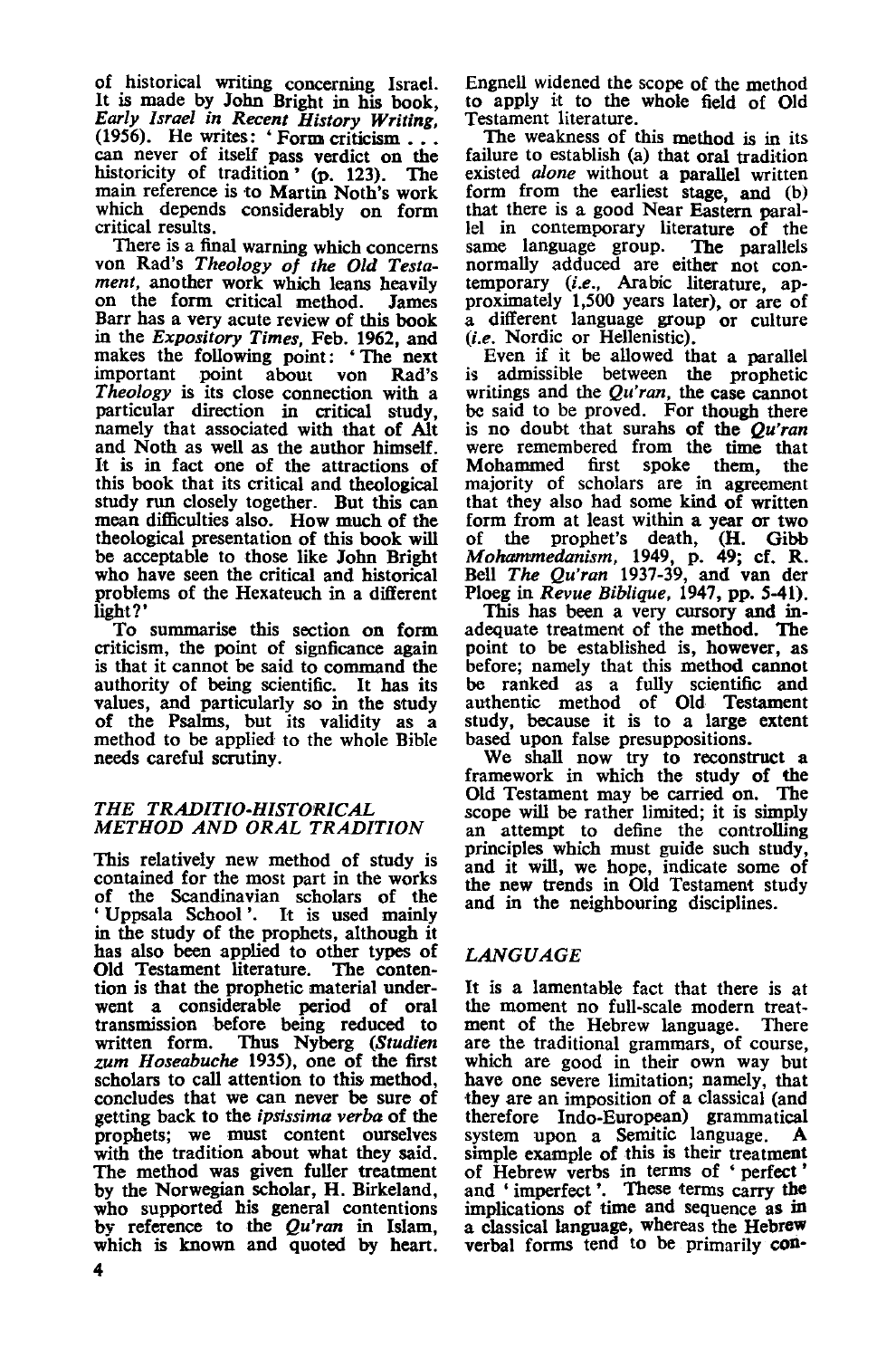cerned with *aspect;* the time sequence is determined rather by context than by verbal form. I am not entering a plea here for the destruction of all old Hebrew grammars, for in that their task is descriptive, they are good. But their terminology and analysis can be mislead-<br>ing. Thus, when it comes to dealing Thus, when it comes to dealing. with a specific piece of text, because of the European grammatical background of the scholar, there is a danger of tack-<br>ling the textual problem in a non-Semitic way. What is needed is a thoroughly linguistic treatment of Biblical Hebrew, which deals descriptively with the language in scientific terms. without the overtones and categories of another language group. So far as I know, there is only one small work of<br>this nature in existence as vet. this nature in existence as yet,<br>(Hebraische Grammatik, Beer and  $Grammatik$ , Meyer, 2 Vols., 1952-55), but I think it may be an indication of future work in<br>this area. There are articles coming out now dealing with specific problems, and an excellent *Comparative Grammar of the Semitic Languages* (Ed. S. Moscati, 1964), has been published. With more works of this nature becoming available, we will soon have a first class tool for dealing with the actual language of the Old Testament, and be able to bring to<br>it the relative information from contemporary and cognate Near Eastern languages.

Closely allied to this study of languages is the comparative treatment of Semitic literature. An examination of literary forms, syntactical structures, the use of idiom and repetition, and many other points will increasingly throw light on the Biblical material. In particular, the Ugaritic literature is of great temporary, and with Hebrew it is usually classified as North West Semitic classified as North West Semitic (Moscati, *op.* cif., p. 9). For instance, C. H. Gordon, a leading American scholar in this field, writes: 'Whenever a large body of new data is brought to bear on an old subject, re-evaluation is inevitable' *(Hebrew and Semitic Studies,*  ed. D. W. Thomas and W. D. McHardy, 1963, p. 77f.). He is stressing that the literary discoveries of Nuzu and Ugarit demand that the Patriarchal narratives be subjected to a re-examination. It is a case of the external control necessitating the re-examination of the validity of the old method of study.

A short note should be added at this stage on the influence of James Barr's recent works *(The Semantics of Biblical Language, Biblical Words for Time,* and

*Old and New in Interpretation).* Barr asks some radical questions about method in the study of the Old Testament. He deals with the validity of building theological concepts on words, principles of hermeneutics, and other topics. The point which I wish to make here is that he has shown the necessity of subjecting our methods of study to linguistic disciplines, which in his case means mainly semantics. This concern to ask basic questions concerning method is of prime importance, even if in other<br>respects Barr's earlier work may seem a little unconstructive (cf. D. Ritschl's review of *Biblical Words for Time* in *Interpretation,* vol. XVIII 1964).

### *ARCHAEOLOGY*

The second major control after language must be archaeology, with the closely related studies of epigraphy and orthography. Archaeology establishes outside of the Biblical evidence the historical context and milieu of the Near East in which the Biblical events took place. It establishes a rule or control by which establishes a rule or control by which an indication may be gained of the authenticity of the material which is the expression of Israel's faith. But more specifically, it is a control over the method which we apply to the Biblical material. Epigraphic and othographic discoveries are of great value in dealing with problems of textual transmission, and the dating and interpretation of certain passages. To a certain extent these controls remove the subjectivity of some of the methods indicated earlier in the paper.

One example will be given of the possible way in which this control might act. The following is a quotation from an article describing some of the results of the archaeological findings at Mari. 'The Israelites of the period of the Monarchy, who first committed the Pentateuchal traditions to writing, had quite different customs and institutions and could not possibly have invented such facts. When taken together they justify only one conclusion, that they had been given in their oral tradition a quite amazingly faithful picture of the milieu in which their forefathers had lived and moved in the early and mid-second millennium BC' *(Transactions,* Vol. XVIII, an article by J. C. L. Gibson of Glasgow University Oriental Society). The kind of question I want to ask after reading material of this kind is: 'How far is it still feasible to assert that the Pentateuch was first committed